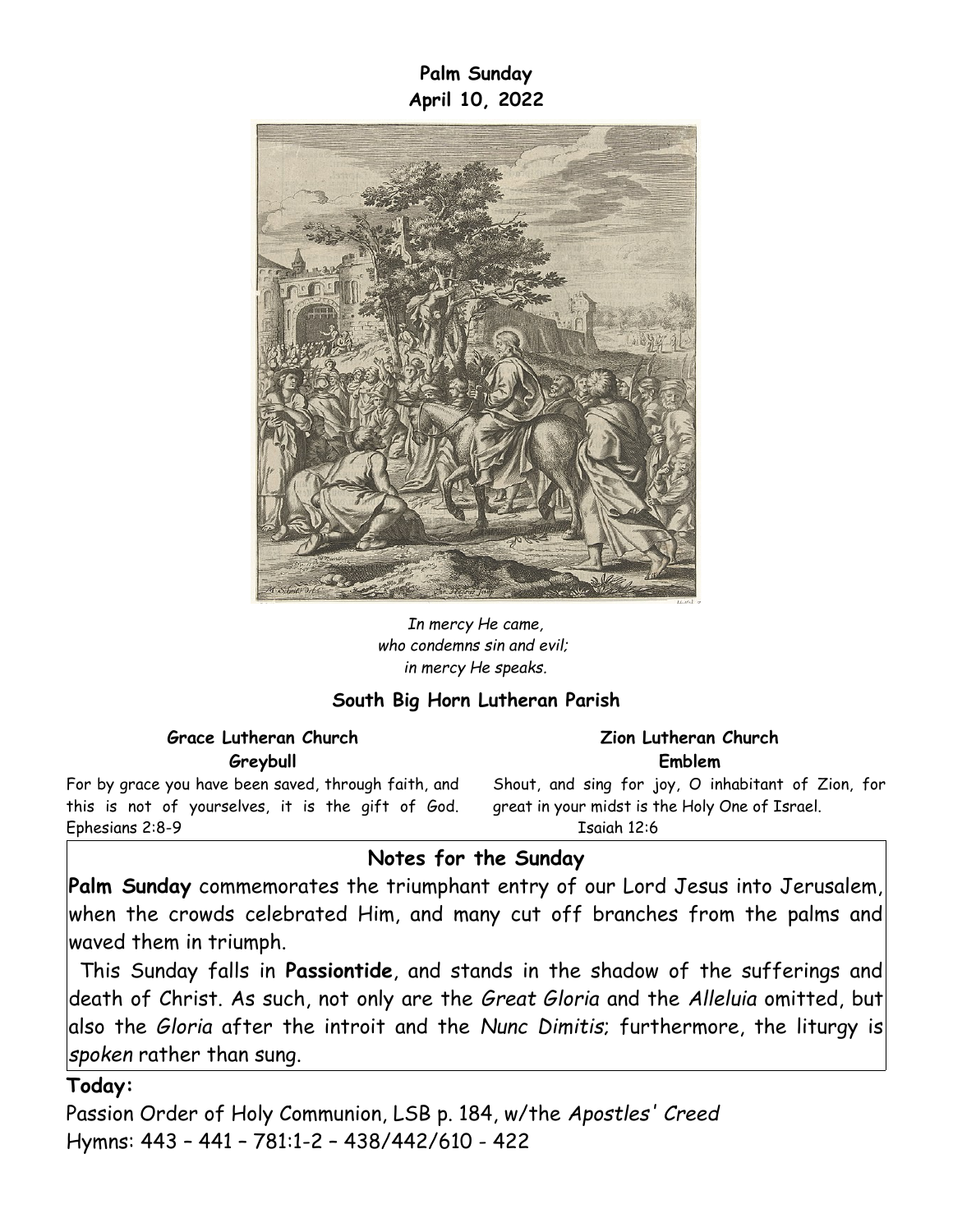# **About Holy Communion**

Holy Scripture teaches that as an expression of unity, Christians should share the Sacrament only with those with whom we are united in a common faith. We honour this teaching as our due obedience, and also to guard the uninstructed and those who do not submit to the full counsel of God against spiritual harm (1 Corinthians 11:27– 29). As such, only Christians who share our faith and confession, and who therefore belong to congregations in the fellowship of the Lutheran Church-Missouri Synod will commune in our church. **We sincerely welcome our visitors**; we assure you that we uphold this practice also out of concern for *your* spiritual welfare, and that our Pastor would love to study Scripture with you and help you embrace the full counsel of God, so that we can celebrate the Sacrament in a manner pleasing to God and beneficial for us all.

## **Just so we do not forget:**

I believe that Jesus Christ, true God, begotten of the Father from eternity, and also true Man, born of the Virgin Mary, is my Lord, who has redeemed me, a lost and condemned person, purchased and won me from all sin, from death, and from the power of the devil; not with gold or silver, but with His holy, precious blood and with His innocent suffering and death *Of the Small Catechism*

**This we believe** *– from the Confessions of our Church*

"Piety, in thanking the Bestower of such abundant blessing, makes a distinction between what has been given and what has been forgiven." This means that piety considers what has been given as well as what has been forgiven, that is: it compares the greatness of God's blessings and the greatness of our evils, sin and death, with each other, and gives thanks. *Of the Apology of the Augsburg Confession*

# **Holy Week and Easter worship and other activities**

Maundy Thursday, April 14: Good Friday, April 15: Good Friday, April 15h: Easter, April 17: Passion Worship at 7 pm. Communion Worship at 8 am. Easter, April 17: Bible Study at 9:15 am. Easter Breakfast at 9:15 am. Communion Worship at 10:30 am. Bible Study at 11:45 am.

**Grace: Zion:** Communion Worship at 7 pm. Passion Worship at Noon

**Prayer chain:** Much has changed in recent years, and we need to update our prayer chain at Grace and put a new list together of those who would like to be part of the change so as to be notified of prayer request that come up, and notify others, and, of course, pray. If you would like to be part of the prayer chain, please let Mrs. T. know.